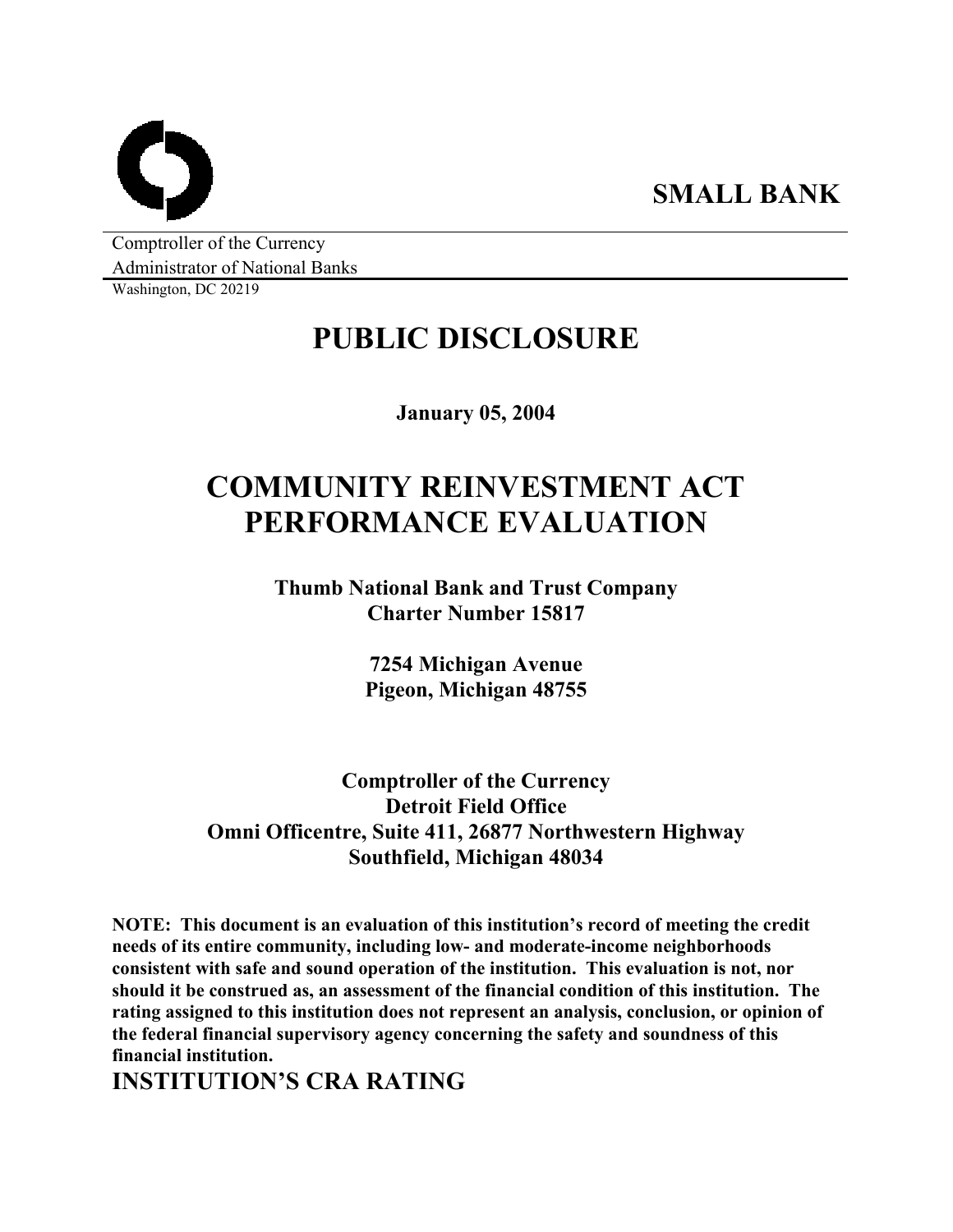### **This institution is rated Satisfactory.**

The major factors that support this rating are:

- Thumb National Bank & Trust Company (Thumb NB&T) has demonstrated a good record of lending to borrowers of all income levels, and to businesses of different sizes. The bank was found to have a reasonable record of lending to small businesses and small farmers. Thumb NB&T is active in meeting the credit needs of the agriculture community. The loan sample also disclosed a strong record of lending to low- and moderate-income borrowers.
- The bank's loan-to-deposit ratio is more than reasonable and represents a strong level of loan activity. Thumb NB&T's loan-to-deposit ratio over the evaluation period was 96.8 percent. In addition, the bank has been active in selling loans in the secondary market over the past couple of years, which has enabled the bank to meet more of the community needs.
- A substantial majority of loans were made within the bank's assessment area (AA) based on a loan sample and an internal bank report. This reflects a good performance of lending in the AA.
- Thumb NB&T's geographic distribution of loans reflects a reasonable dispersion throughout the AA.

## **DESCRIPTION OF INSTITUTION**

Thumb NB&T, a \$166.2 million intrastate financial institution, is a subsidiary of Thumb Bancorp Inc., a one-bank holding company. Both the bank and the holding company are headquartered in Pigeon, Michigan in the western portion of Huron County. Pigeon is approximately 50 miles northeast of Bay City and 100 miles north of Detroit. Thumb NB&T has four offices including the main office in Pigeon. The branch office locations include: Caseville, Cass City, and Bay City. The Bay City office was opened in June 2003. There has been no branch closing over the evaluation period. The bank also has six ATM locations to better serve the community, including two in Pigeon, two in Cass City, one in Caseville, and one in Bay City.

Thumb NB&T is a full service financial institution, offering a wide range of products. Loan products include commercial/business loans, agricultural loans, residential loans, and consumer loans. Thumb NB&T is active in trying to meet the credit needs of the farming community. Farming is a major economic base and employer in the AA. The bank offers a broad range of deposit products that include checking accounts, savings accounts, money market accounts, certificates of deposit, telebanking, and Internet banking. The bank offers Economy-checking, a product that requires no minimum balance, no monthly service charge, and no limit on the number of checks written. This product meets the needs of low- and moderate-income people. The bank also offers various trust services. As of December 31, 2003, the bank reported approximately \$136 million in outstanding loans. Net loans and leases to average asset ratio was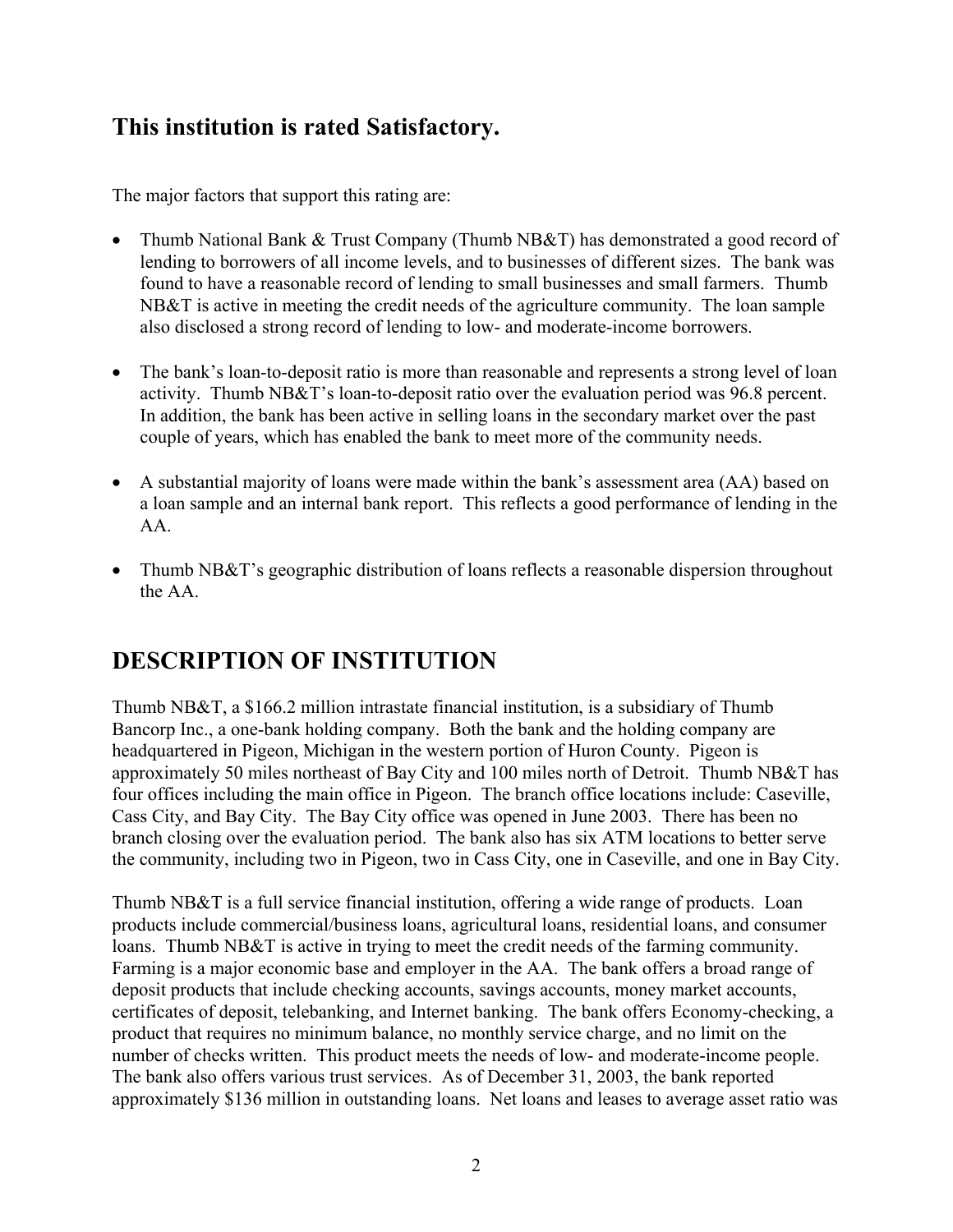87.4 percent, and tier one leverage capital was \$11.5 million or 7.4 percent of adjusted average assets. The loan portfolio at December 31, 2003 was comprised of the loan categories shown in Table 1 below.

| Table 1<br><b>Loan Portfolio Breakdown December 31, 2003</b> |                            |            |  |  |  |
|--------------------------------------------------------------|----------------------------|------------|--|--|--|
| <b>Loan Category</b>                                         | <b>Dollar Amount (000)</b> | Percentage |  |  |  |
|                                                              |                            |            |  |  |  |
| <b>Commercial Loans</b>                                      | \$46,655                   | 34.3%      |  |  |  |
| 1-4 Family Residential                                       |                            |            |  |  |  |
| Mortgage Loans                                               | \$41,973                   | 30.8%      |  |  |  |
|                                                              |                            |            |  |  |  |
| Agricultural/Farm Loans                                      | \$38,367                   | 28.2%      |  |  |  |
| Consumer Loans (including                                    |                            |            |  |  |  |
| home equity loans)                                           | \$9,119                    | 6.7%       |  |  |  |
|                                                              |                            |            |  |  |  |
| <b>Total</b>                                                 | \$136,114                  | 100.0%     |  |  |  |

There are no legal impediments that would adversely affect the bank's ability to serve the community. The previous CRA evaluation was performed in the third quarter of 1998 and resulted in a CRA rating of "satisfactory."

## **DESCRIPTION OF ASSESSMENT AREA (AA)**

Thumb NB&T has two AAs. One AA has 11 tracts that include portions of Huron, Sanilac, and Tuscola Counties. All tracts in this AA are either middle- or upper-income (see Table 2 for demographic information). The bank established a second AA with the opening of a branch office in Bay City. This AA includes all the (13) Bay City tracts and an additional 11 tracts in Bay County. This AA is comprised of moderate-, middle-, and upper-income tracts. This evaluation excluded assessment of the bank's performance in meeting the Bay City/Bay County AA needs since the office has been open for less than a year. Given the short time this office has been open no meaningful conclusions could be derived.

The Counties of Huron, Sanilac, and Tuscola are primarily rural/agriculture in nature. Farming provides a significant economic base for this three county area. The majority of the land is used for farming. This area is a major supplier of beans and sugar beets to the farm industry. Other farm products include cattle, poultry, hogs, wheat, potatoes, dairy products, and corn. This three county area also offers manufacturing and service related jobs. Some of the major employers in Huron, Sanilac and Tuscola Counties are illustrated below:

| <b>COUNTY</b> | <b>MAJOR EMPLOYERS</b>                                                     |
|---------------|----------------------------------------------------------------------------|
| Huron         | Tower Automotive-Elkton, Huron Casting Inc., Gemini Plastics, Thumb Tool & |
|               | Engineering, Scheurer Hospital, and Huron Medical Center                   |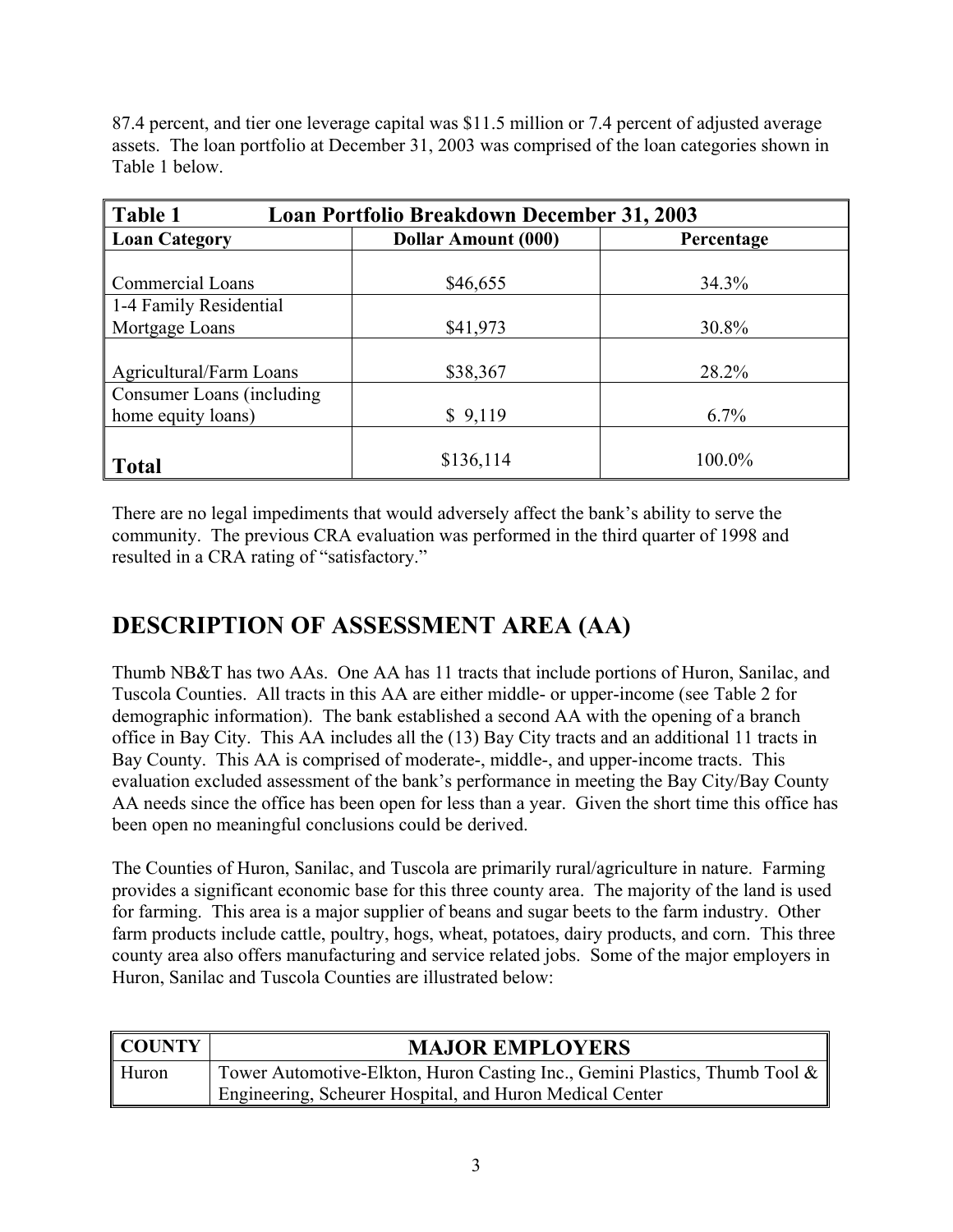| Sanilac | Trelleborg Automotive, Huron Inc., Midwest Rubber Company, and the        |
|---------|---------------------------------------------------------------------------|
|         | Marlette Community Hospital                                               |
| Tuscola | Walbro, Grade-Vassar Foundry Inc., Caro Regional Center, and the Michigan |
|         | <b>Sugar Company</b>                                                      |

### **Table 2 Demographic Information for Thumb NB&T's Assessment Area Portions of Huron, Sanilac, and Tuscola Counties Non-Metropolitan Statistical Area (MSA)**

| Demographic Characteristics                                                                                                                                                                                                                                                                  | $\#$                                             | Low<br>$(\%$ Of #)                            | Moderate<br>$(\%$ Of #)                                                   | Middle<br>$(\%$ Of #) |                                       | Upper<br>$(\%$ Of #)                                                                                               |        | $NA*$<br>$(\%$ Of #)                                          |  |     |
|----------------------------------------------------------------------------------------------------------------------------------------------------------------------------------------------------------------------------------------------------------------------------------------------|--------------------------------------------------|-----------------------------------------------|---------------------------------------------------------------------------|-----------------------|---------------------------------------|--------------------------------------------------------------------------------------------------------------------|--------|---------------------------------------------------------------|--|-----|
| Geographies (Census Tracts)                                                                                                                                                                                                                                                                  | 11                                               | 0.0                                           | 0.0                                                                       | 100.0%                |                                       | 0.0                                                                                                                |        | 0.0                                                           |  |     |
| Population by Income Level of<br>Geography                                                                                                                                                                                                                                                   | 38,476                                           | 0.0                                           | 0.0                                                                       |                       | 0.0                                   |                                                                                                                    | 100.0% |                                                               |  | 0.0 |
| Family Distribution by Income Level of<br>Geography                                                                                                                                                                                                                                          | 10,811                                           | 0.0                                           | 0.0                                                                       | 100.0%                |                                       | 0.0                                                                                                                |        | 0.0                                                           |  |     |
| Owner-Occupied Housing Units by<br>Income Level of Geography                                                                                                                                                                                                                                 | 12,598                                           | 0.0                                           | 0.0                                                                       | 100.0%                |                                       | 0.0                                                                                                                |        | 0.0                                                           |  |     |
| Businesses by Income Level of<br>Geography                                                                                                                                                                                                                                                   | 1,893                                            | 0.0                                           | 0.0                                                                       | 100.0%                |                                       | 0.0                                                                                                                |        | 0.0                                                           |  |     |
| Distribution of Families by Income<br>Level Throughout AA                                                                                                                                                                                                                                    | 10,811                                           | 16.0%                                         | 20.9%                                                                     | 25.1%                 |                                       | 38.0%                                                                                                              |        | 0.0                                                           |  |     |
| Businesses by Revenue Level<br>Farm<br>Non-Farm                                                                                                                                                                                                                                              | Revenues $\leq$ = 1<br>Million<br>98.8%<br>90.1% |                                               | Revenues $> 1$ Million<br>1.0%<br>5.6%                                    |                       | Revenues not Reported<br>0.2%<br>4.3% |                                                                                                                    |        |                                                               |  |     |
| HUD Adjusted Median (ADM) Family Income 2002<br>Non-MSA<br>Low Income (below 50% of ADM)<br>$\bullet$<br>Moderate Income (50 to 79.99% of ADM)<br>$\bullet$<br>Middle Income (80% to 119.99% of ADM)<br>$\bullet$<br>Upper Income (120% and above ADM)<br>Households Below the Poverty Level |                                                  | $=$ \$48,300<br>$= $0 - $24,149$<br>$= 4,897$ | $=$ \$24,150 - \$38,639<br>$=$ \$38,640 - \$57,959<br>$= $57,960 - Above$ |                       | Michigan                              | Unemployment<br>Rate: Nov. 2003<br><b>United States</b><br>Huron County<br>Sanilac County<br><b>Tuscola County</b> |        | $= 5.9\%$<br>$= 7.1\%$<br>$= 8.4\%$<br>$= 9.6\%$<br>$= 8.2\%$ |  |     |

*(\*) The NA category consists of geographies that have not been assigned an income classification. Data Sources: 2000 U.S. Census; US Department of Labor. Dun and Bradstreet 2003.* 

There are 19 financial institutions serving the Counties of Huron, Sanilac, and Tuscola based on a June 30, 2003 FDIC deposit market share report. There are six regional banks and 13 community banks. The AA also has a number of credit unions. The number of financial institutions in the AA provides a competitive banking environment. Thumb NB&T is ranked seventh in market share with 7.1 percent based on deposits in these three counties. Local economic conditions for the Counties of Huron, Sanilac, and Tuscola are considered stable. However, these counties have experienced higher unemployment compared to the State of Michigan as a whole. This is partly due to a loss of manufacturing jobs over the past several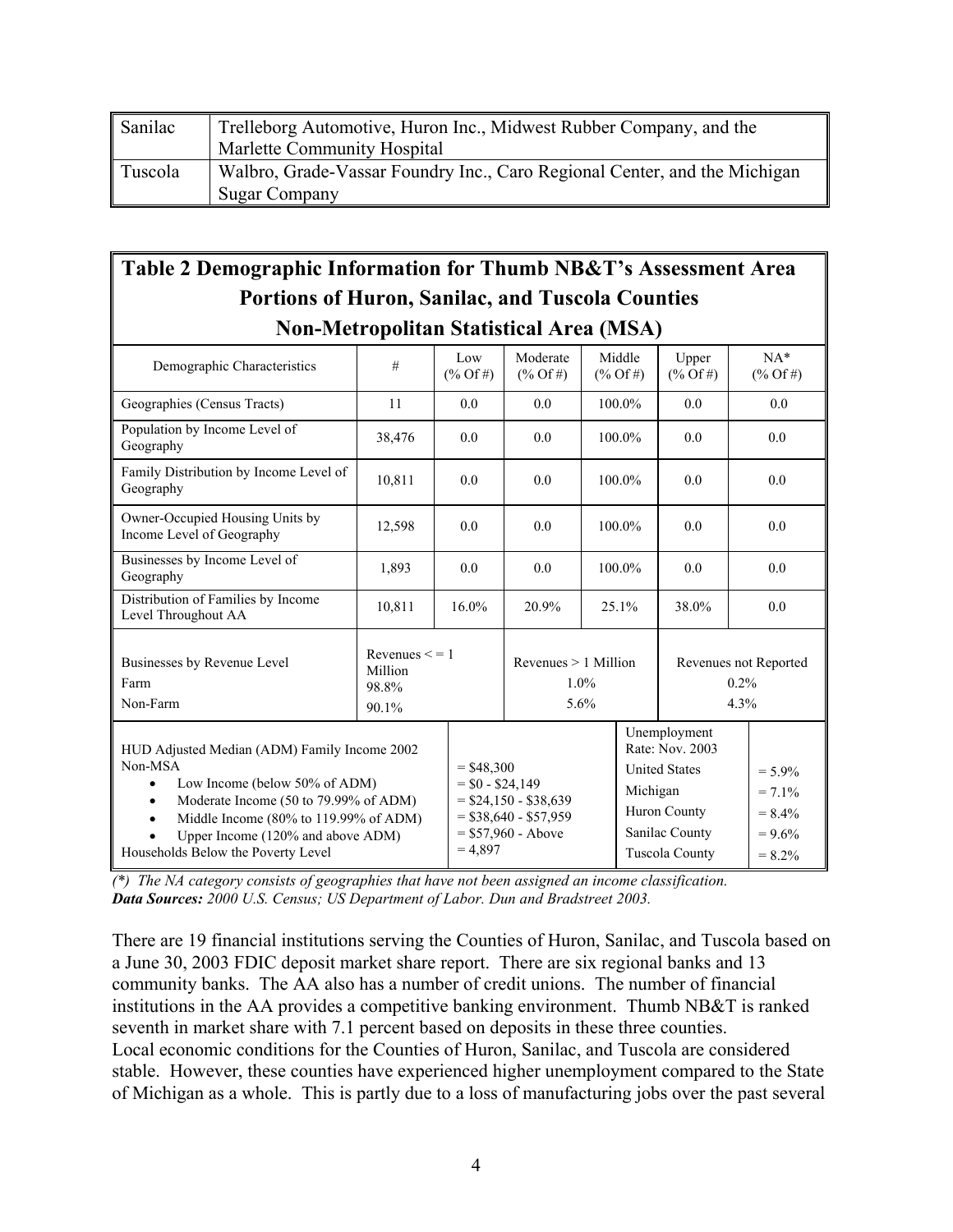years. The unemployment rate as of November 2003 for Huron County was 8.4 percent, Sanilac County was 9.6 percent, and Tuscola County was 8.2 percent. These unemployment rates compare unfavorably with the State of Michigan overall unemployment rate of 7.1 percent.

We contacted two organizations in the AA to better assess the community needs. One community contact stated there is a great need for farm lending in light of the decision by some local banks to exit this line of business. Another community contact indicated the housing needs for low-income people are not being fully met. This contact indicated many low-income borrowers are unable to qualify for home mortgage loans, rental-dwellings in the area are expensive, and the communities of Huron, Sanilac, and Tuscola could be better served by more affordable multi-family rental housing.

### **CONCLUSIONS ABOUT PERFORMANCE CRITERIA**

Thumb NB&T's CRA performance was based on five main performance factors: loan-to-deposit ratio, lending in the AA, loans to borrowers of different incomes and businesses of different sizes, geographic distribution, and consumer complaints. Based on these factors Thumb NB&T exhibited a satisfactory record of addressing the credit needs of its AA. As noted above the bank was not evaluated in meeting the needs of the Bay City/Bay County AA given the limited time the bank has been in this market. The bank's satisfactory performance in the Huron, Sanilac, and Tuscola County AA is supported by a good record of lending to borrowers of all income levels, and businesses of different sizes. This is supported by a strong performance of lending to lowand moderate-income people and a reasonable performance of lending to small businesses and small farmers. Thumb NB&T is active in meeting the credit needs of farmers. The bank's loanto-deposit ratio was found to be more than reasonable and a substantial majority of loans were made in the bank's AA. The geographic distribution of loans reflected a reasonable dispersion throughout the AA.

#### **Loan-to-Deposit Ratio**

The bank's loan-to-deposit ratio is more than reasonable and represents a strong level of loan activity. Thumb NB&T's average loan-to-deposit ratio since the prior CRA evaluation was 96.8 percent. This compared well with other institutions' loan-to-deposit ratios reported in their most recent Performance Evaluation. The bank has been active in selling loans in the secondary market over the past two years, which has enabled the bank to meet more of the community needs. Single-family mortgage loan sales for the past several years was: 2000 - \$957,300, 2001 - \$19.9 million, 2002 - \$36.2 million, and 2003 - \$34.2 million.

#### **Lending in Assessment Area**

A substantial majority of loans were made within the bank's AA based on a sampling of loans. This represents a good lending performance in the AA. As illustrated in Table 3 below 77.6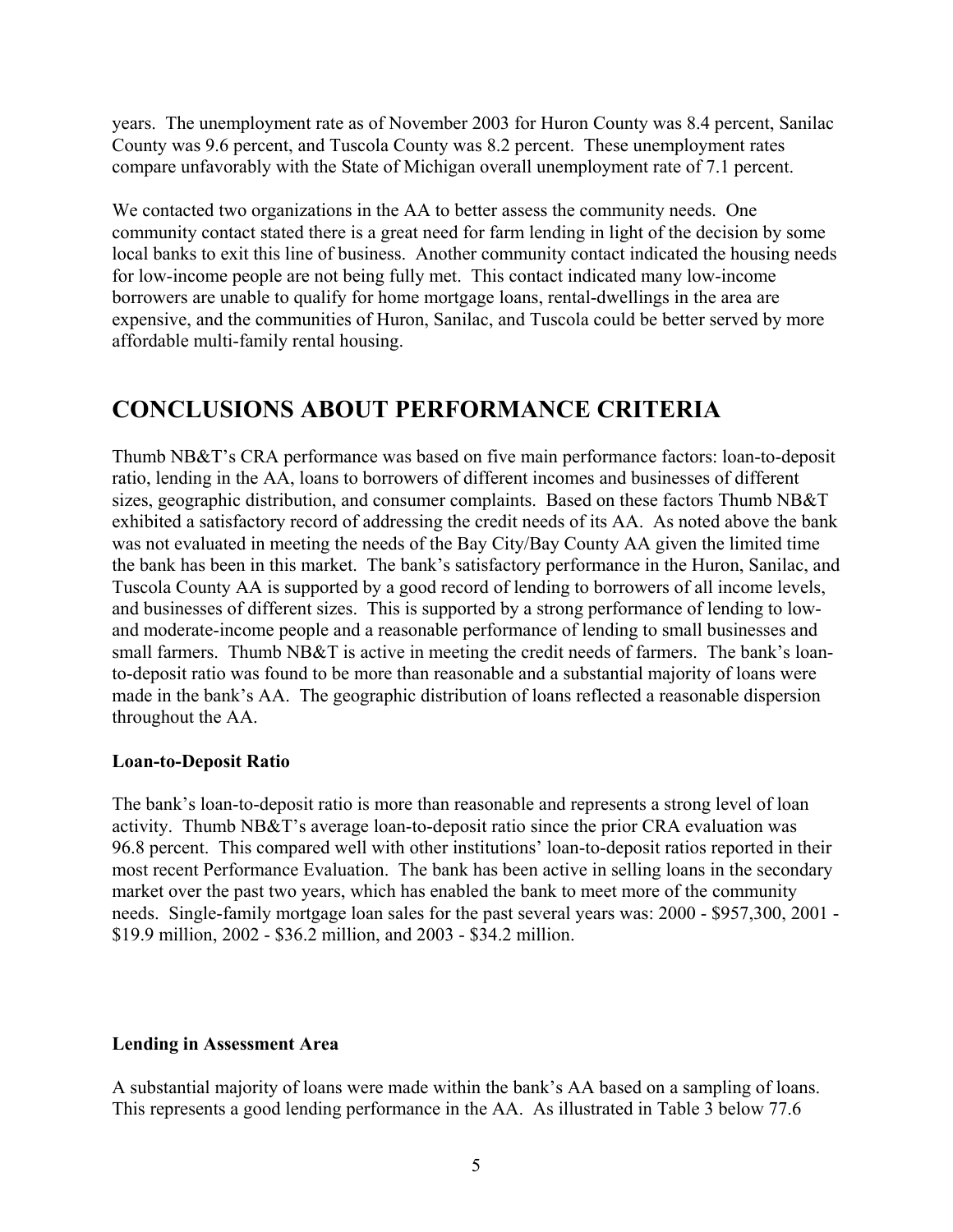percent of the number of loans and 77.8 percent of the dollar amount of loans sampled were made in the bank's AA. This is further supported by the bank's internal review, which found over 75 percent of both the dollar amount and number of real estate loans were made in the AA for 2003.

| Table 3<br><b>Lending Inside and Outside of Assessment Area</b> |                        |                    |               |                         |               |  |
|-----------------------------------------------------------------|------------------------|--------------------|---------------|-------------------------|---------------|--|
| <b>Loan Product</b>                                             | <b>Loans in Sample</b> | <b>Loans In AA</b> |               | <b>Loans Outside AA</b> |               |  |
|                                                                 | #                      | #                  | $\frac{6}{9}$ | #                       | $\frac{0}{0}$ |  |
|                                                                 |                        |                    |               |                         |               |  |
|                                                                 | \$                     | \$                 | $\frac{0}{0}$ | \$                      | $\frac{0}{0}$ |  |
| Commercial/Business                                             | 25                     | 19                 | 76.0%         | 6                       | 24.0%         |  |
| Loans                                                           |                        |                    |               |                         |               |  |
|                                                                 | \$5,250,161            | \$4,039,733        | 76.9%         | \$1,210,428             | 23.1%         |  |
| Agricultural/Farm                                               | 21                     | 18                 | 85.7%         | 3                       | 14.3%         |  |
| Loans                                                           |                        |                    |               |                         |               |  |
|                                                                 | \$1,963,062            | \$1,759,611        | 89.6%         | \$203,451               | 10.4%         |  |
| Single Family                                                   | 30                     | 22                 | 73.3%         | 8                       | 26.7%         |  |
| Mortgage Loans                                                  |                        |                    |               |                         |               |  |
|                                                                 | \$2,163,250            | \$1,499,650        | 69.3%         | \$663,600               | 30.7%         |  |
| <b>Total</b>                                                    | 76                     | 59                 | 77.6%         | 17                      | 22.4%         |  |
|                                                                 | \$9,376,473            | \$7,298,994        | 77.8%         | \$2,077,479             | 22.2%         |  |

Data Source for Origination Data: Bank loan files.

#### **Lending to Borrowers of Different Incomes and to Businesses of Different Sizes**

Thumb NB&T has demonstrated a good record of lending to borrowers of all income levels, and to businesses of different sizes. A loan sample of single-family mortgage loans from within the AA disclosed a strong record of lending to low- and moderate-income borrowers (see Table 4). Based on a loan sample 18.2 percent of single-family mortgage loans were to low-income borrowers and 36.4 percent were to moderate-income borrowers. This compares favorably with the demographic information, which disclosed 16.0 percent of the families in the AA are lowincome and 20.9 percent are moderate-income.

| Table 4                                                                              | <b>Residential Mortgages Loans Made in the AA</b> |                                       |                                     |                                           |
|--------------------------------------------------------------------------------------|---------------------------------------------------|---------------------------------------|-------------------------------------|-------------------------------------------|
| $#$ and \$ of Loans in<br>Sample that were<br>made within the<br>assessment area and | Loans to Low<br><b>Income Borrowers</b>           | Loans to Moderate<br>Income Borrowers | Loans to Middle<br>Income Borrowers | Loans to Upper<br><b>Income Borrowers</b> |
| included current                                                                     | $\%$<br>$_{\rm +}$                                | $\frac{0}{0}$                         | $\%$                                | $\frac{0}{0}$                             |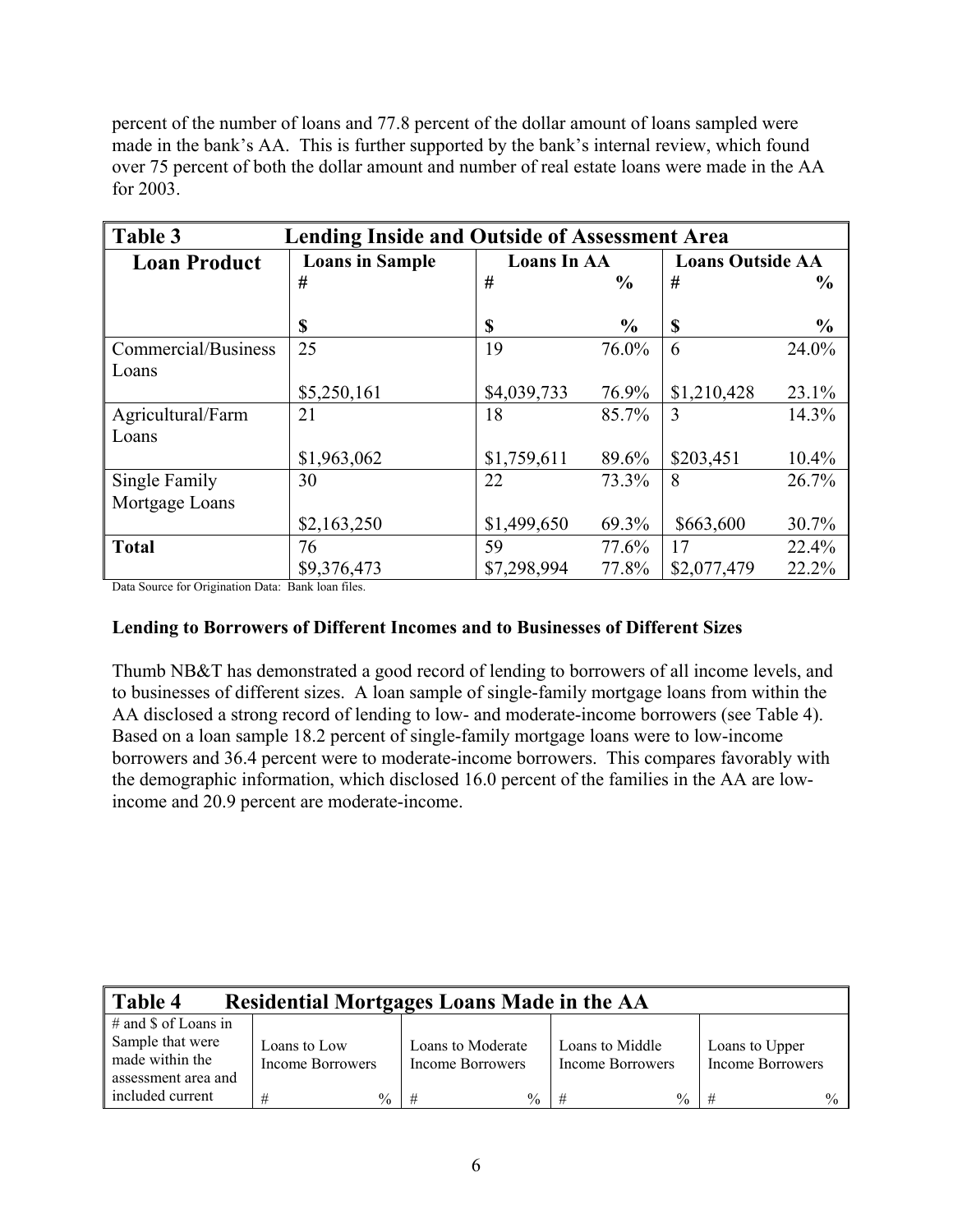| income information.                                     | S             | $\%$ | $\frac{0}{0}$ | $\%$      |                  | $\frac{0}{0}$ |
|---------------------------------------------------------|---------------|------|---------------|-----------|------------------|---------------|
| 22                                                      |               | 18.2 | ∧             |           |                  | 40.9%         |
|                                                         | $\frac{0}{0}$ |      | 36.4%         | $4.5\%$   |                  |               |
| \$1,499,650                                             |               |      |               |           | $$756,500$ 50.5% |               |
|                                                         | \$189,100     |      | \$444,050     | \$110,000 |                  |               |
|                                                         | 12.6%         |      | 29.6%         | 7.3%      |                  |               |
| Demographic Data of the AA -Families by Income Category |               |      |               |           |                  |               |
| # and % Families $\parallel$                            | 1,736         |      | 2,258         | 2,711     | 4,106            | 38.0%         |
|                                                         | $16.0\%$      |      | 20.9%         | 25.1%     |                  |               |

Data Source for Origination Data: Bank loan files.

Data Source for Demographic Data: 2000 U.S. Census Data

Thumb NB&T provides flexible lending terms, which include low down payment loan products for homebuyers. These products include a zero percent, three percent, and five percent down payment requirement. At December 31, 2003 the bank reported 64 loans with an outstanding loan balance of \$5.9 million, which were made under these low down payment products. Approximately one-third of these borrowers were either low- or moderate-income.

Over the evaluation period Thumb NB&T made four loans for \$182,500 under the Human Development Commission (HDC) and Michigan's Mortgage Credit Certificate Program. Both of these loan programs are offered through Michigan State Housing Development Authority (MSHDA) and help to provide affordable housing to those in need.

The bank was found to have a reasonable record of lending to small businesses and small farmers when compared to the AA demographics. Small businesses and farmers are defined as having annual revenues of \$1 million or less. Thumb NB&T is active in meeting the credit needs of farmers by offering a broad range of loan products. A loan sample of 19 commercial loans disclosed 78.9 percent of the loans were to businesses with revenues of one million or less (see Table 5). A loan sample of 18 farm related loans disclosed 94.4 percent of these loans were to businesses with revenues of one million or less (See Table 6). This represents a reasonable record of lending to small businesses and small farmers because it is comparable to the demographic information. Based on the 2000 U.S. Census 90.1 percent of businesses and 98.8 percent of farmers had revenues of \$1 million or less.

| Table 5              |                                                                         |                                  |
|----------------------|-------------------------------------------------------------------------|----------------------------------|
|                      | Lending Distribution of Loans to Small Businesses Based on Revenue Size |                                  |
| Revenue Size of      | Percentage of the bank's Distribution of                                | Percentage of Businesses in Each |
| <b>Businesses</b>    | Loans to Businesses                                                     | <b>Revenue Category</b>          |
| \$1 million or under | 78.9%                                                                   | $90.1\%$                         |
| Over \$1 million     | 21.1%                                                                   | $5.6\%$                          |
| Not Reported         | N/A                                                                     | $4.3\%$                          |
| Totals               | 100.0%                                                                  | 100.0%                           |

*Data Source: Sample of 19 commercial loans made in the bank's AA; 2000 US Census Data.*

| Table 6         |                                                                             |                                  |
|-----------------|-----------------------------------------------------------------------------|----------------------------------|
|                 | <b>Lending Distribution of Loans to Small Farmers Based on Revenue Size</b> |                                  |
| Revenue Size of | Percentage of the bank's Distribution of                                    | Percentage of Businesses in Each |